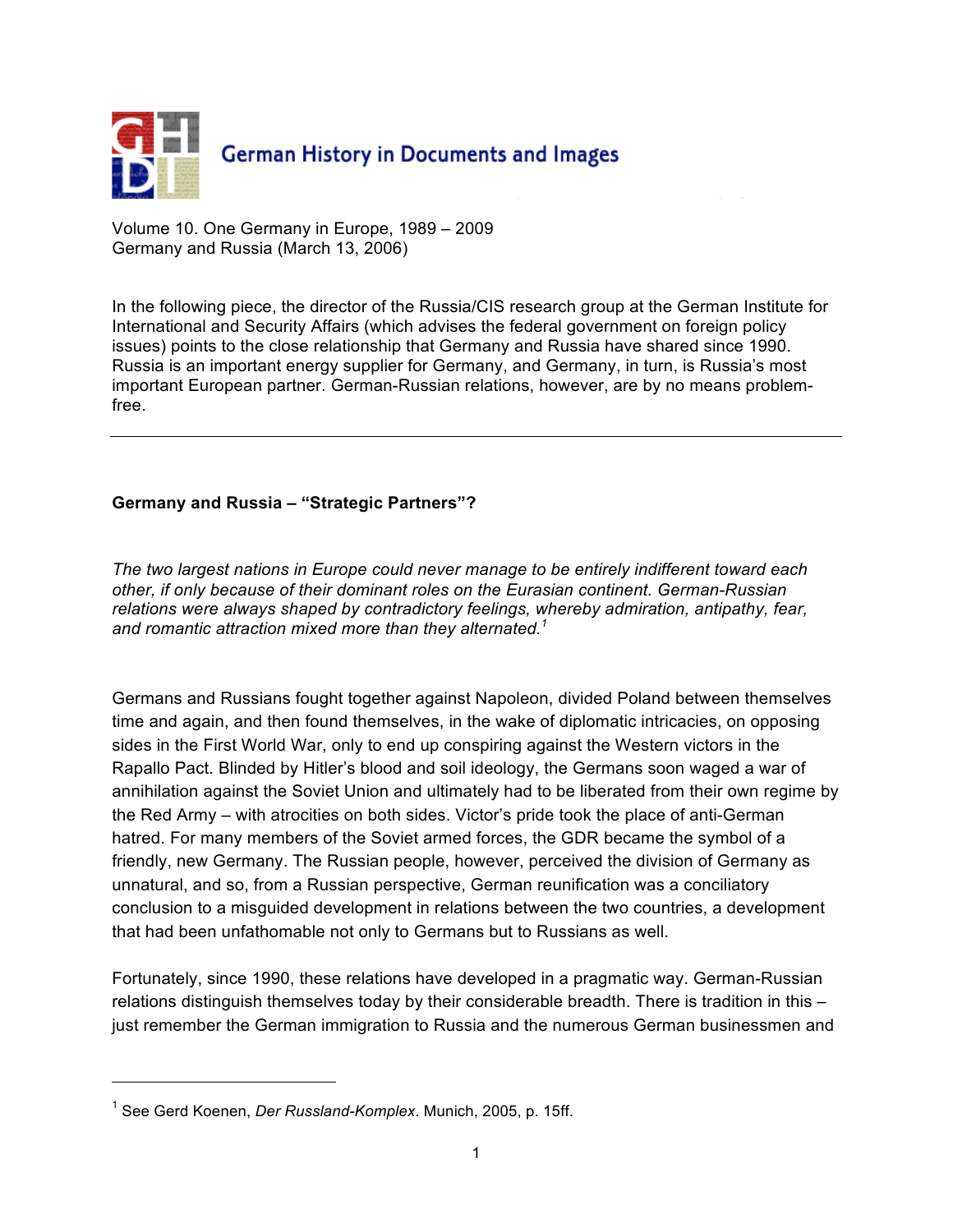industrialists who operated in Russia before the First World War.<sup>2</sup> Based on the turnover of goods, Germany is Russia's most important trading partner and will remain as such until China surpasses it, presumably in a few years. Like Holland and Italy, Germany imports mostly crude oil and natural gas from Russia. As far as imports to Russia are concerned, Germany takes first place, with a generous margin, over all other European and non-European countries, and it is also Russia's main supplier of capital goods. For Germany, whose economic ties are primarily with the EU countries, Russia was tenth on the list for imports in the first half of 2005 and fourteenth for exports.<sup>3</sup>

## $[\ldots]$

 $\overline{a}$ 

German-Russian relations have developed in such a dynamic fashion because many factors that can potentially disrupt relations between countries fail to apply in the case of Germany and Russia. There are no unresolved border issues, no ethnic-religious conflicts, and no rivalry for world domination on the international stage. The final resolution of the "looted art" question still lingers as a remnant of the Second World War – a tough issue but certainly not a "great conflict." Kaliningrad/Königsberg isn't a bone of contention between Germany and Russia either; rather, both countries share a common concern for the development of this region, whose peripheral location puts it at a disadvantage.

Despite the manifold encounters and cooperative efforts that bring Russians and Germans together, there is no uniform image of Russia in Germany. At economic conferences and highlevel meetings, the good relations are emphasized, but in the media Russia is often viewed very critically. This criticism is not provoked by problems in the two countries' direct relations, but rather by the Russian state's treatment of its citizens and its western neighbors. For one thing, there is the dismantling of democracy, the weakening of parliamentarianism, the restrictions put on freedom of the press, the use of excessive force in Chechnya, and the pressure put on the CIS states of Ukraine, Moldova, and Georgia, which want to distance themselves from Moscow. In addition, there is support for the totalitarian Lukashenko regime in Belarus and for separatist forces in Transnistria, North Ossetia, and Abkhazia.<sup>4</sup> For their part, Russians react very sensitively to reproaches of this kind; they accuse critics of not understanding the situation, and they feel misunderstood and patronized. This can be seen in exemplary fashion in the issue of Chechnya, where the Russian side sees itself as fighting international terrorism in alliance with the West and demands recognition for this in vain, without wanting to acknowledge the negative effects of the presence of Russian troops in Chechnya and the North Caucasus and [the

 $^2$  See also Dittmar Dahlmann and Carmen Scheide, eds., "... das einzige Land in Europa, das eine große Zukunft hat." *Deutsche Unternehmen und Unternehmer im Russischen Reich im 19. und frühen 20. Jahrhundert*. Essen, 1998.

 $3$  See Statistisches Bundesamt [German Federal Office of Statistics], Rangfolge der Handelspartner im Außenhandel 2004, www.bundesstatistik.de (1. February 2006).

On criticism of "Putin's System," see also Heinrich Vogel, "Rußland ohne Demokratie," *SWP-Studie* 38/2004, www.swp-berlin.org (1. February 2006); Eberhard Schneider, "Putins zweite Amtszeit," *SWP-Studie* 1/2006, www.swp-berlin.org (1. February 2006).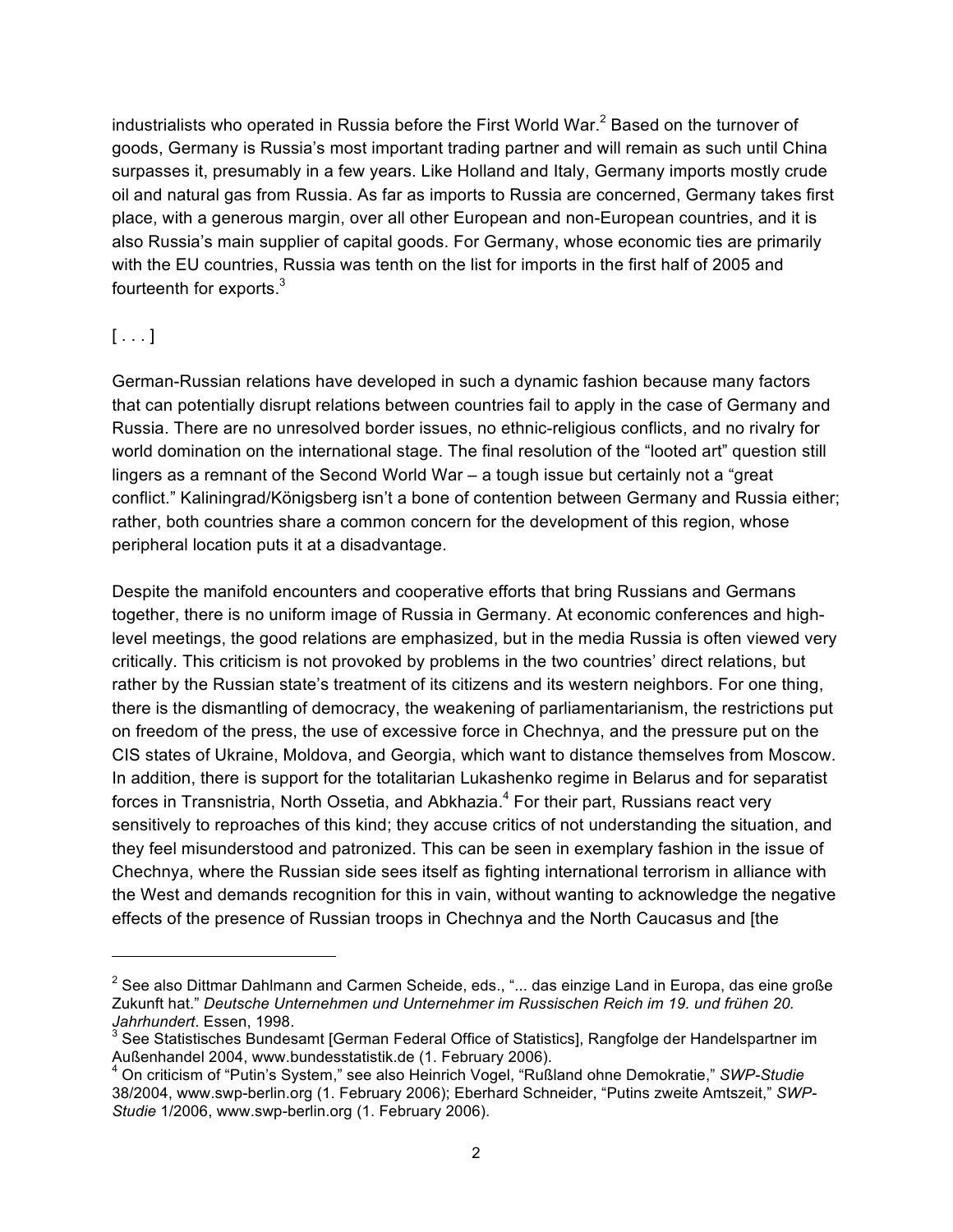negative effects] of the regime that Moscow installed there.<sup>5</sup> Although German-Russian talks rest on a broad foundation [of shared views], a rapprochement on these particular issues is not foreseeable.

## $[\ldots]$

 $\overline{a}$ 

## **Values and Interests**

One consequence of the complex German-Russian relationship is that no simple formula can do it justice. The cliché of "friendship among peoples" [*Völkerfreundschaft*] was fundamentally debased by GDR practices, which is probably why Chancellor Angela Merkel refrained from using it during her first official visit with President [Vladimir] Putin in Moscow in January 2006. Instead, she reemphasized the "strategic partnership" with Russia that then-Chancellor Gerhard Schröder and Putin had already agreed upon at the first German-Russian summit meeting in June 2000 in Berlin.<sup>6</sup>

In Russia, however, people can't understand why they rank below [Germany's] "American friends" and are offered "only" a partnership instead of a "friendship." In Russia, the term "strategic partnership" is understood as an alliance based on common interests, and this leads to Russian-German misunderstandings. In Russian politics, strategic partners are those with whom goals are shared and important projects of mutual benefit are carried out. For this reason, Russia's list of strategic partners is very long, and virtually every country on earth could appear on it. However, ever since the term "strategic partnership" was introduced into the EU Common Strategy on Russia in 1999, it has been understood in EU foreign policy discourse as both an alliance based on common interests and a partnership based on shared values.<sup>7</sup> It is significant that the corresponding Russian Mid-Term Strategy (1999) on relations with the EU is limited to the formulation of common interests and makes no reference to shared values.

Despite the demonstrative friendship between Schröder and Putin, Germany's Russia policy under Schröder seemed to want to limit itself to a partnership based only on mutual interests, since the German side avoided making public statements about its partner's domestic affairs. ${}^{8}$ The CDU/CSU and FDP opposition, however, steadfastly maintained that a partnership with

 See Rolf Schuette, "Interest and Values: A European Perspective," *Carnegie Paper* 54/2004, http://www.carnegieendowment.org/publications/index.cfm?fa=view&id=16269&prog=zru (1. February 2006). Text of the Common Strategy of the European Union on Russia:

<sup>5</sup> See Uwe Halbach, "Gewalt in Tschetschenien. Ein gemiedenes Problem internationaler Politik," *SWP-Studie* 4/2004, www.swp-berlin.org (1. February 2006).

See Christian Meier and Heinz Timmermann, "Nach dem 11. September: Ein neues deutsch-russisches Verhältnis?" *SWP-Aktuell* 22/2001, p. 5, www.swp-berlin.org (1. February 2006). 7

http://europa.eu.int/comm/external\_relations/ceeca/com\_strat/russia\_99.pdf (1. February 2006). The EU also occasionally refers to "strategic partnerships" in a limited sense, for example when it refers to strategic partnerships with the Mediterranean region, China, or all of Africa.

<sup>8</sup> See Hannes Adomeit, Katrin Bastian, and Roland Götz, "Deutsche Rußlandpolitik unter Druck," *SWP-Aktuell* 56/2004, www.swp-berlin.org (1. February 2006).